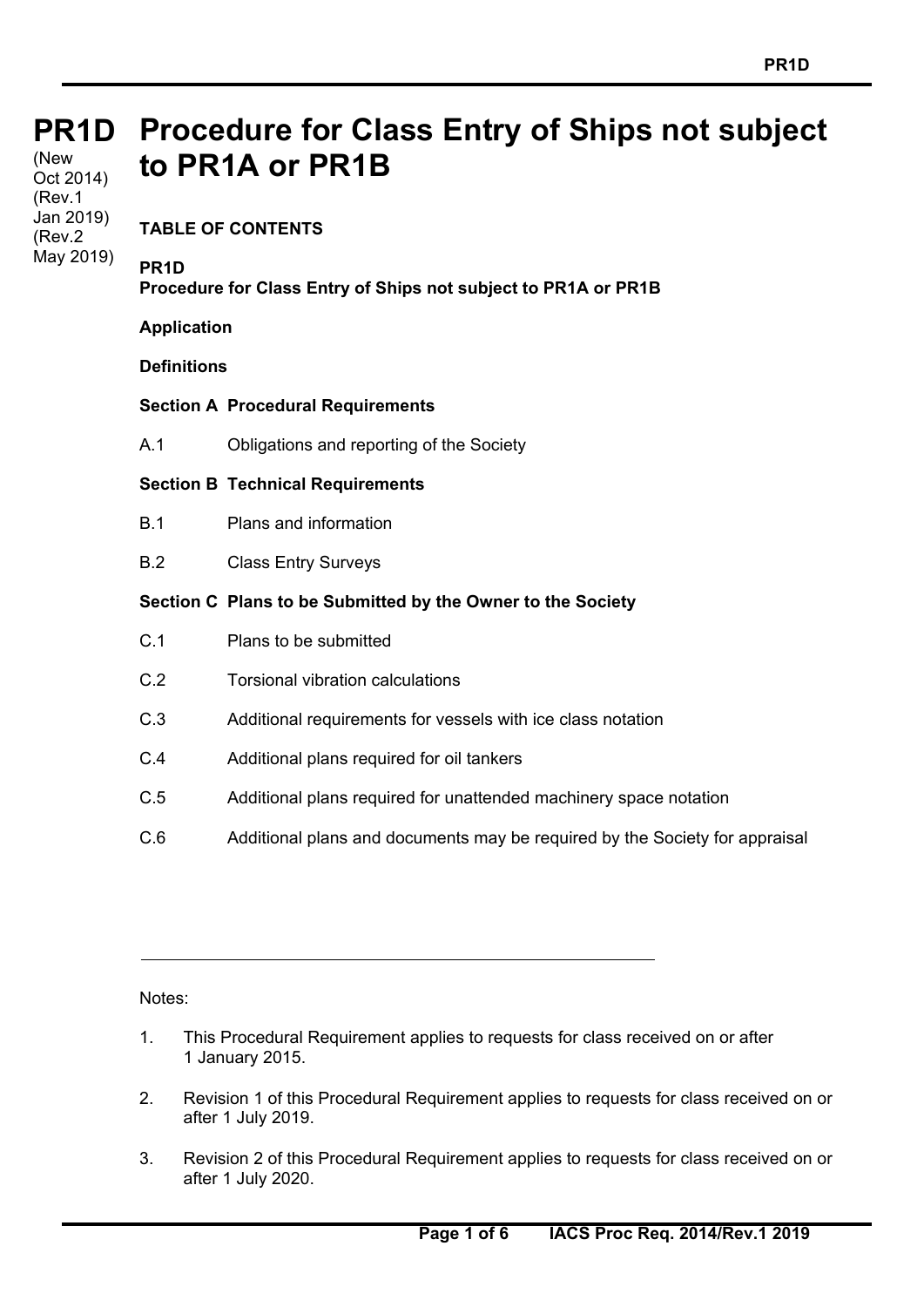#### **PR1D PR1D Procedure for Class Entry of Ships not subject to PR1A or PR1B**

#### **(cont)**

# **Application**

This Procedure contains procedures and requirements pertaining to class entry of ships not subject to PR1A or PR1B and is applicable, unless stated otherwise, to vessels of over 100 GT of whatever type, self-propelled or not, restricted or unrestricted service, except for "inland waterway" vessels.

The obligations of this Procedure apply to gaining Classification Societies which are subject to verification of compliance with QSCS, for the class entry of non-compliant vessels.

#### **Definitions**

 $\overline{a}$ 

'Non-compliant' ship means a ship either not classed with a Classification Society subject to verification of compliance with QSCS or not in full compliance with all applicable and relevant IACS Resolutions.

'Interim Certificate of Class', or Interim Class Certificate, is the certificate issued immediately upon completion of the survey of the vessel to enable it to trade while the report of the classification surveys is processed by the Society pursuant to issuing its full term Class Certificate.

'Plan Appraisal' means the process of plan and document review and/or approval as required by the applicable classification Rules of the Society.

For terminology not defined in this procedure, reference is to be made to the definitions in PR<sub>1</sub>A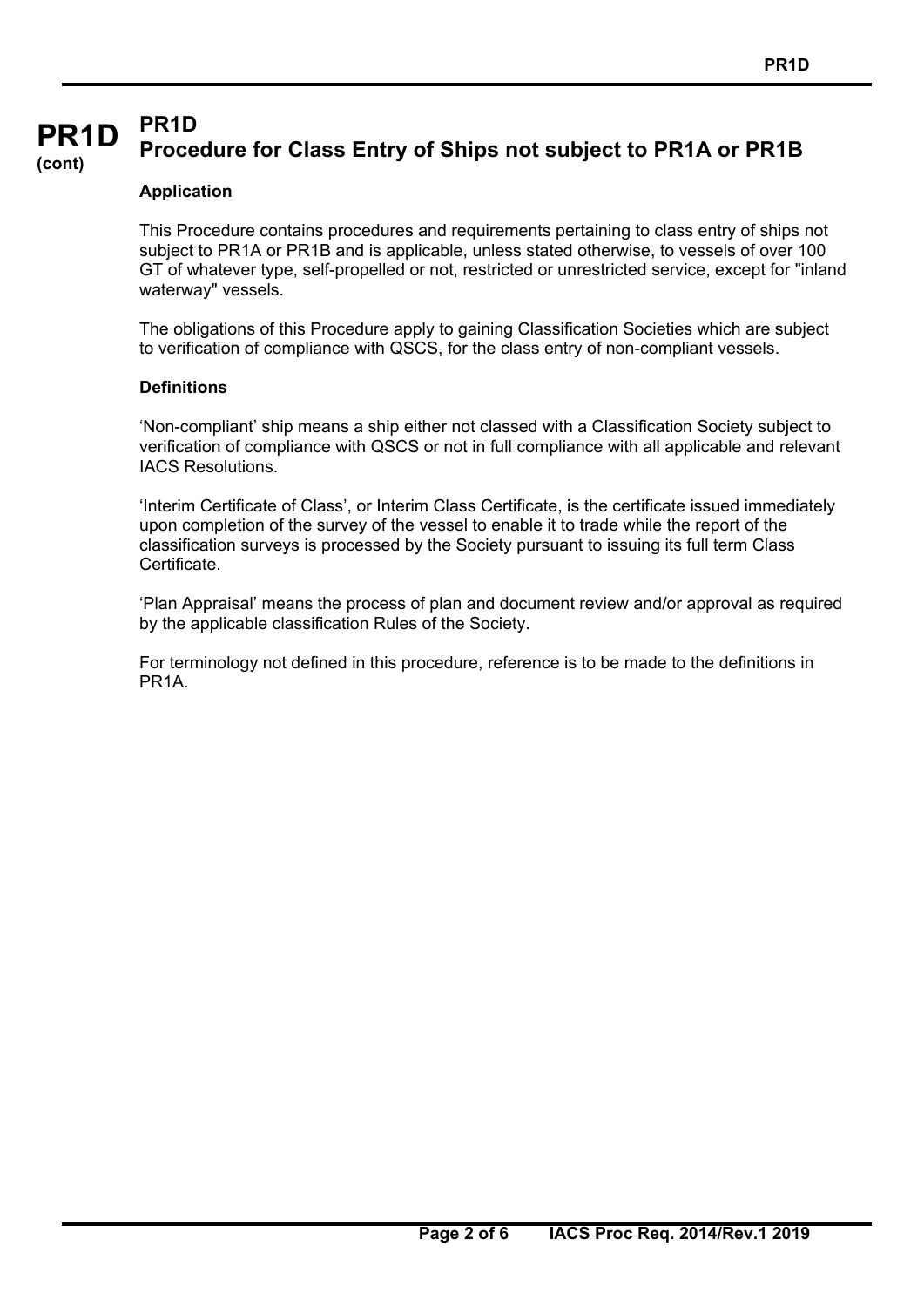#### **Section A - Procedural Requirements**

#### **(cont) A.1 Obligations and reporting of the Society**

**PR1D** 

 $\overline{a}$ 

A.1.1 Whenever a Society is requested by an Owner to accept an existing vessel into class, the Society is to notify the Owner in writing of:

- .1 the relevant surveys specified in PR1D/B.2.1 that are required to be satisfactorily completed for entry into class;
- .2 the plan submittal and appraisal requirements for classification by the Society as a prerequisite to obtaining an Interim or Full Term Certificate of Class;
- .3 the requirement that an Interim or Full Term Certificate of Class can be issued only after the Society has satisfactorily completed all required plan appraisal and surveys.

A.1.2 Prior to issuing an Interim Certificate of Class the Society is to obtain a written request for classing the vessel from the owner.

A.1.3 The Society is not to issue an Interim Certificate of Class, or other documents enabling the vessel to trade under its classification:

- .1 until all required surveys have been completed;
- .2 until the appraisal of the plans listed in Section C, as required by the Society to verify compliance with its applicable classification Rules, has been carried out<sup>1</sup>;
- .3 before giving the opportunity to the Flag Administration to provide any further instruction within three (3) working days<sup>2</sup>.

j 1 Where issues remain outstanding, the Society may impose a condition of class for a limited time period in accordance with Procedural Requirement IACS PR 35.

<sup>&</sup>lt;sup>2</sup> In compliance with the requirements of Art. 10.5 of the Regulation (EC) No 391/2009 as amended.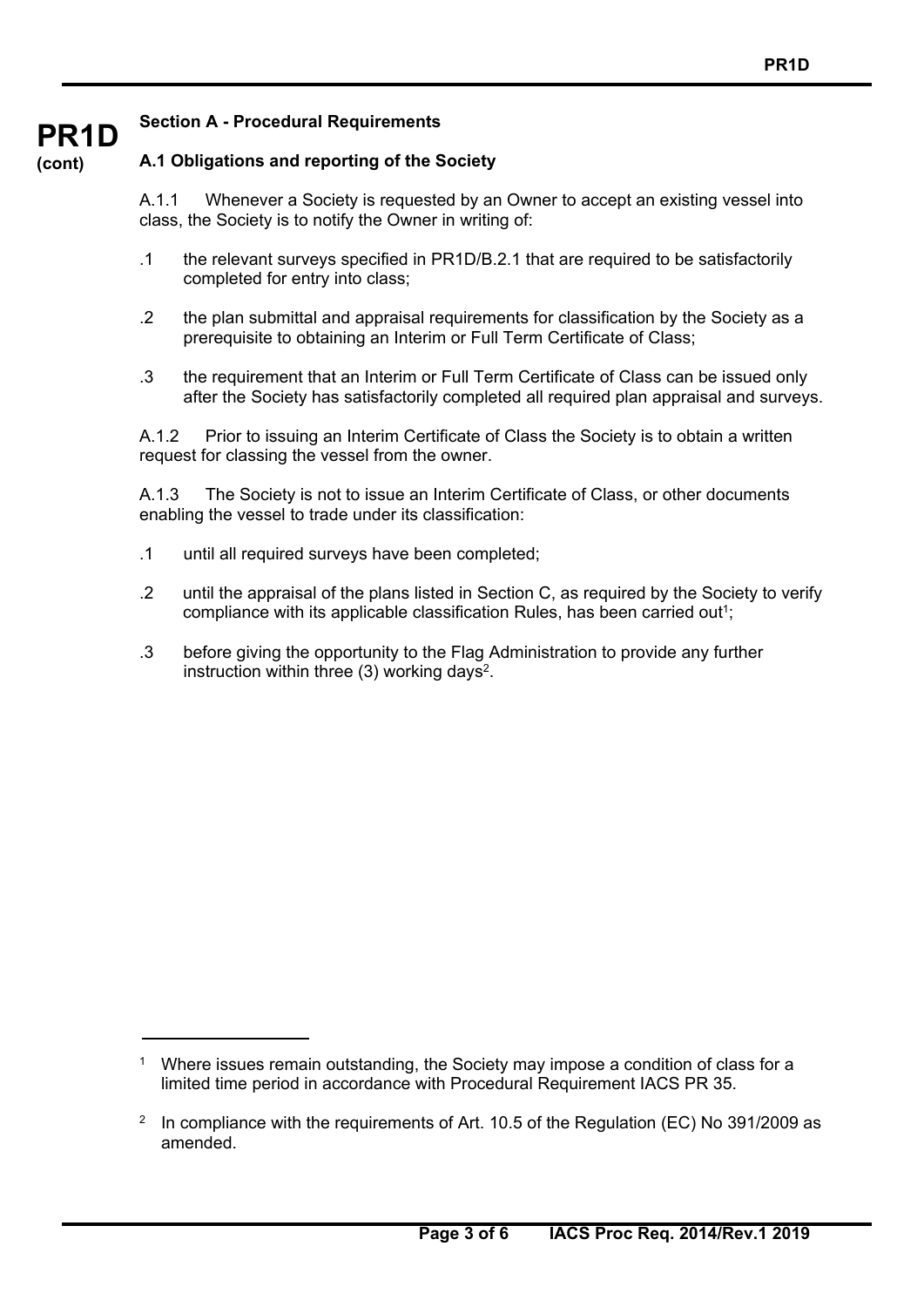#### **Section B - Technical Requirements**

**(cont)**

**PR1D** 

For entry into class, the following minimum technical requirements are to be applied.

#### **B.1 Plans and information**

B.1.1 The Society is to request the submission of plans, documents or alternative technical information required to verify that the vessel complies with the Society's applicable classification Rules.

B.1.1.1 In cases where the vessel has been previously classed by the Society, the submission of plans may be specially considered subject to confirmation of no alteration/modification to the vessel.

B.1.2 In cases where the vessel has been previously classed by the Society or a Society subject to verification of compliance with QSCS, the extent of plan appraisal may be specially considered subject to confirmation of no alteration/modification to the vessel.

B.1.3 Where plan appraisal issues remain outstanding, the Society may impose a condition of class for a limited time period in accordance with Procedural Requirement IACS PR 35.

B.1.4 However, having made a good faith effort to obtain the information, if it proves not practicable to acquire certain plans as listed in Section C, equivalent/alternative technical data must be provided prior to the Society issuing the Full Term Class Certificate.

#### **B.2 Class Entry Surveys**

B.2.1 A class entry survey is to be held by the Society, the minimum extent of which is to be based on the age and type of the vessel as follows:

- .1 Special Survey of Hull and Machinery including thickness measurements
- .2 Dry docking Survey
- .3 Tailshaft Survey(s)

 $\overline{a}$ 

.4 Boiler Survey(s) and Pressure vessel survey(s)

B.2.2 The Society may request further examinations, tests and measurements, including but not limited to material testing, non-destructive testing, hydraulic and hydrostatic tests and sea trial.

B.2.3 Where the vessel has, during any portion of the five years prior to the request for classification being received, been previously classed by the Society or a Society subject to verification of compliance with QSCS and has not been subject to alteration or modification since class was withdrawn, the survey requirements may be specially considered but are not to be less than the following:

i. for vessels previously classed with the Society – all overdue surveys and overdue conditions of class, or

ii. for vessels previously classed with a Society subject to verification of compliance with QSCS – surveys the same as those required by PR1A.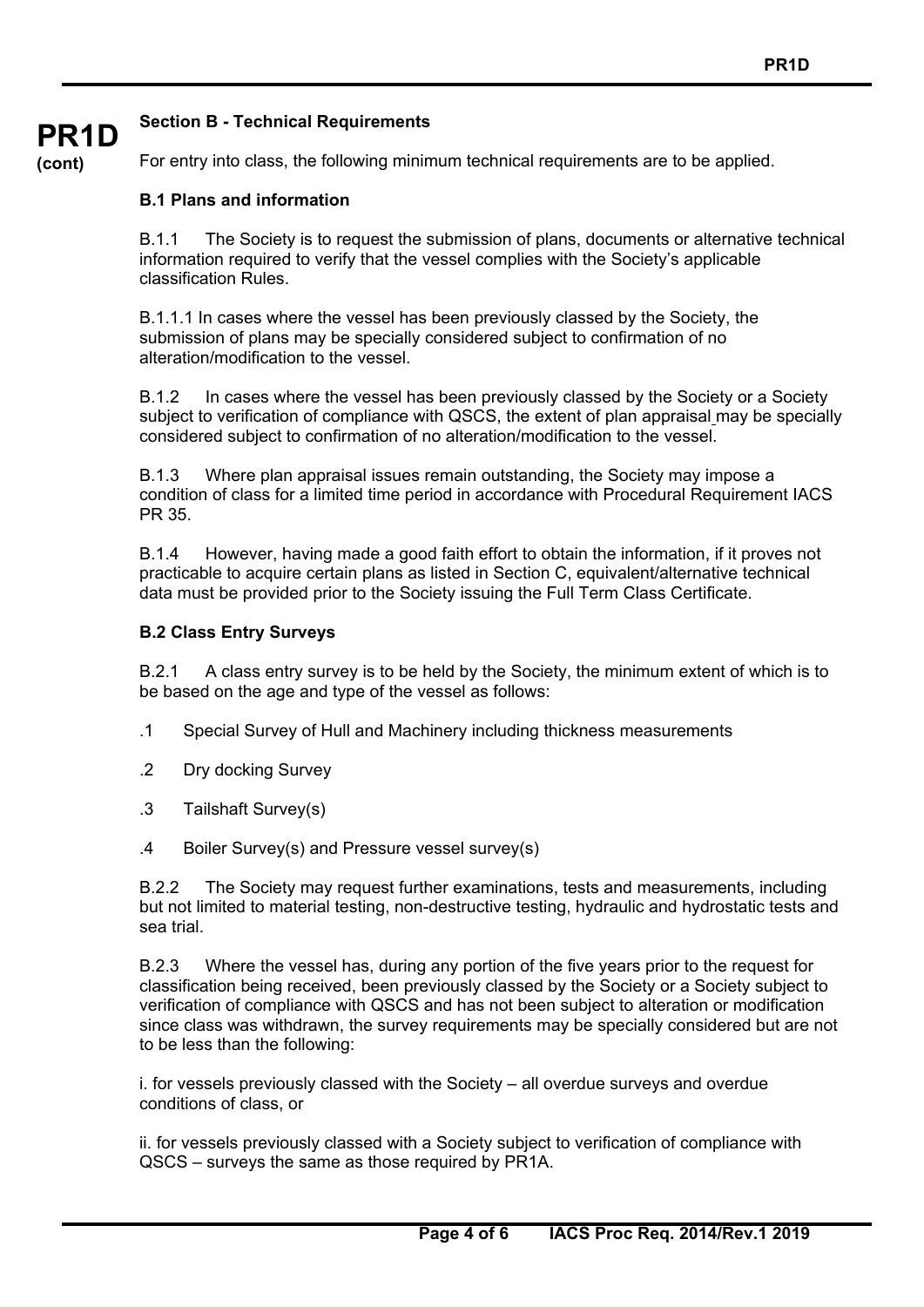#### **Section C - Plans to be submitted by the Owner to the Society**

# **PR1D (cont)**

#### **C.1 Plans to be submitted**

- C.1.1 Main Plans
	- General Arrangement
	- Capacity Plan
	- Hydrostatic Curves
	- Loading Manual, where required
	- Damage stability calculation, where required

#### C.1.2 Steel plans

- Midship Section
- Scantling Plan
- **Decks**
- Shell Expansion
- Transverse Bulkheads
- Rudder and Rudder Stock
- **Hatch Covers**
- Stern frame
- C.1.3 Machinery plans (as applicable)
	- Machinery Arrangement
	- Shafting arrangement, i.e. Intermediate, Thrust and Screw Shafts
	- **Propeller**
	- Main Engines, Propulsion Gears and Clutch Systems (or Manufacturer make, model and rating information)
	- For Steam Turbine Vessels, Main Boilers, Superheaters and Economisers (or Manufacturer make, model and rating information) and Steam Piping
	- Bilge and Ballast Piping Diagram
	- **Wiring Diagram**

 $\overline{a}$ 

 - Steering Gear Systems Piping and Arrangements and Steering Gear Manufacturer make and model information